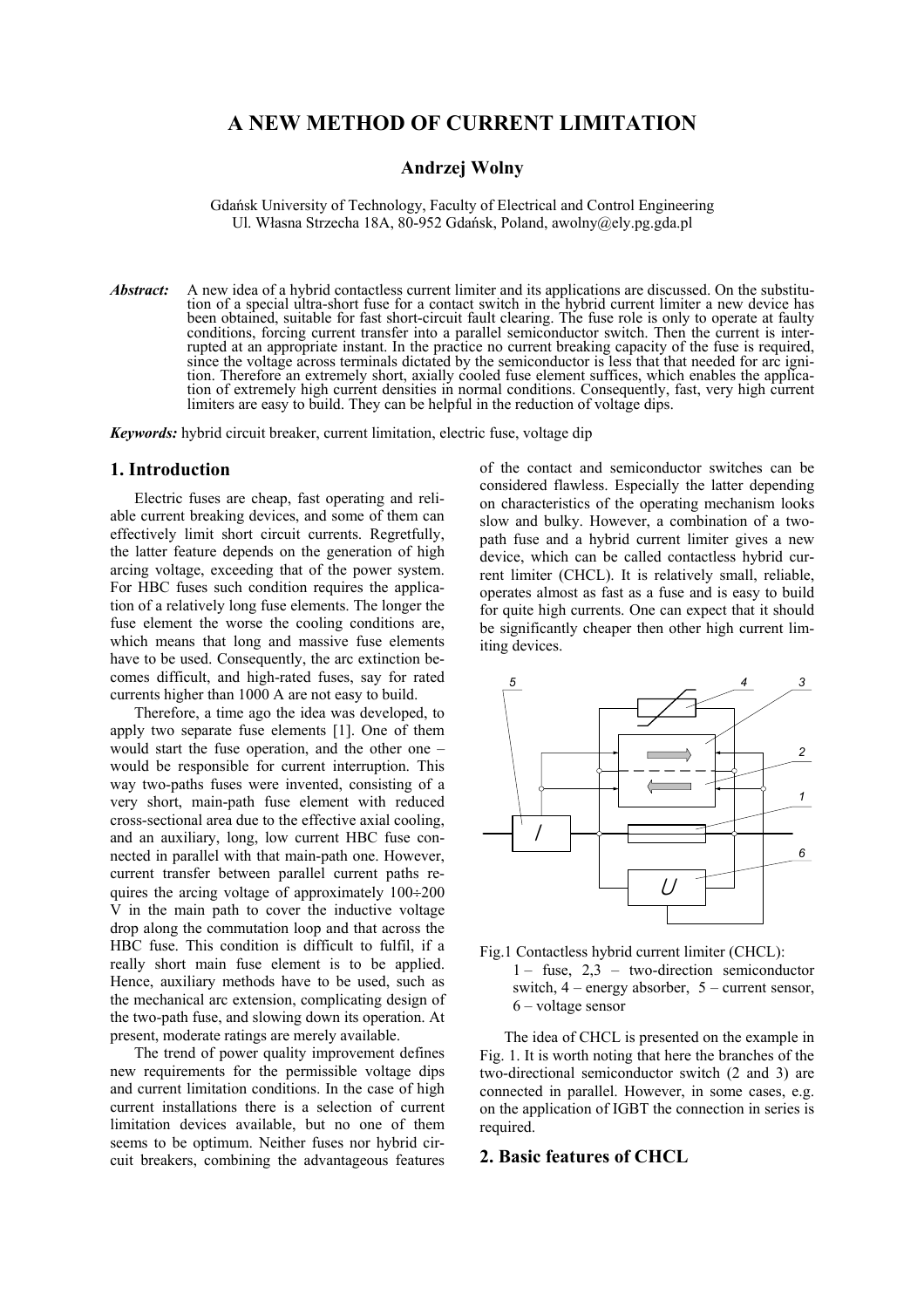If a fuse substitutes for the contact switch of a hybrid circuit breaker the conditions of operation of such CB change drastically. First of all, the current interruption process starts automatically on melting of the fuse element. This is a fast action and no intervention of any control system is required. No delay owing to the operating mechanism takes place. However, this also means that there is no way to control the circuit opening.

The CHCL minimum *t-I* characteristics entirely depend on the fuse.

On the other hand the current limitation and breaking conditions are closely connected with the semiconductor switching device. Hence, no current higher than that permissible for the transistor can be let through.



Fig. 2 CHCL operation:  $a - f$  as arc ignition,  $b - f$ transistor on, c – transistor off

However, it is worth noting that the current limitation level must rise as the recovery time of the fuse dielectric strength (time between points  $b \div c$ ), Fig 2. This means that selection of a transistor, fixing the maximum permissible current through, is equivalent to a rough definition of features of the short fuse.

Say, the available transistor can turn 4 kA off, and the CHCL is expected to interrupt 100-kA prospective current rising at the rate of 40  $A/\mu s$ . Then the short fuse must operate and recover dielectric strength in 100 µs.

## **3. Ultra-short fuse**

Up-to-date semiconductor devices are fast and easy to control. There is no problem in their accurate turning on and off. Therefore it is the fuse applied in the CHCL that is responsible for basic features of the whole assembly.

#### **3.1 Fuse element length**

Since the fuse does not need to display any current breaking capacity, no arc quenching chamber or filler is required. The recovery of the fuse dielectric strength, after the fuse operation, proceeds fast under extremely low voltage (a few volts) enforced by the

transistor turned on. After having turned the transistor off, the fuse dielectric strength is not affected by any parallel low-resistance elements, like polluted chamber walls. Therefore the gap between the fuse contacts can be significanntly reduced, which in turn permits application of very short fuse elements.

The short fuse element just connects massive electrodes, which must be separated in such a way that the gap created after the fuse element disintegration withstands the voltage enforced by the energy absorbing varistor connected in parallel. This means that a gap of  $1\div 2$  mm in open air may be sufficient for LV applications, if almost uniform electric field is ensured. Experiments show that a 1-mm gap between electrodes with quite sharp edges withstands about 2  $kV$  [2]. Filling the fuse with a compressed gas or applying vacuum, a similar gap can withstand much higher voltages. Thus, for both LV and HV applications extremely short fuse element can be used, which ensures its very effective axial cooling.

#### **3.2 Fuse element cross section**

Even very thin fuse elements, can carry relatively high load currents, when they are short enough. For instance it was tested that a 1 mm long, silver fuse element with the cross-sectional area as small as 0,07 mm<sup>2</sup>, needed at least 180 A to melt [3], which is equivalent to  $j \sim 2.5$  kA/mm<sup>2</sup>. In this case the ratio *l*/√*S* of the fuse element length *l* and the side √*S* of the square calculated from the fuse element crosssectional area *S* amounted to 3.8. When *l*/√*S* reduces, the axial cooling improves, and a higher fuse element current density is allowed. Consequently, a short fuse element with  $S \sim 1$  mm<sup>2</sup> may be sufficient to carry several-kA working currents.

#### **3.3** *t-I* **characteristics**

In contrast to classical fuses very strong axial heat conduction affects the course of fuse *t-I* characteristics, even at very high prospective currents [4] slowing down the fuse operation in the whole range of interest, Fig. 3.

To show the difference between classical and ultra short fuses two lines **a** and **b** corresponding to the Meyer's (1) and the Preece's (2) rules for a long copper fuse element with  $S = 0.108$  mm<sup>2</sup> are drawn. These lines constitute asymptotes of *t-I* characteristic for a simple, long fuse element in free air cooled by convection at low overcurrents or heated adiabatically, without energy exchange at high short circuit currents.

$$
\int_0^t i^2 dt = K_M S^2 \qquad \text{(Meyer)} \tag{1}
$$

$$
I_{melt} = k_m d^n
$$
 (Preece) (2)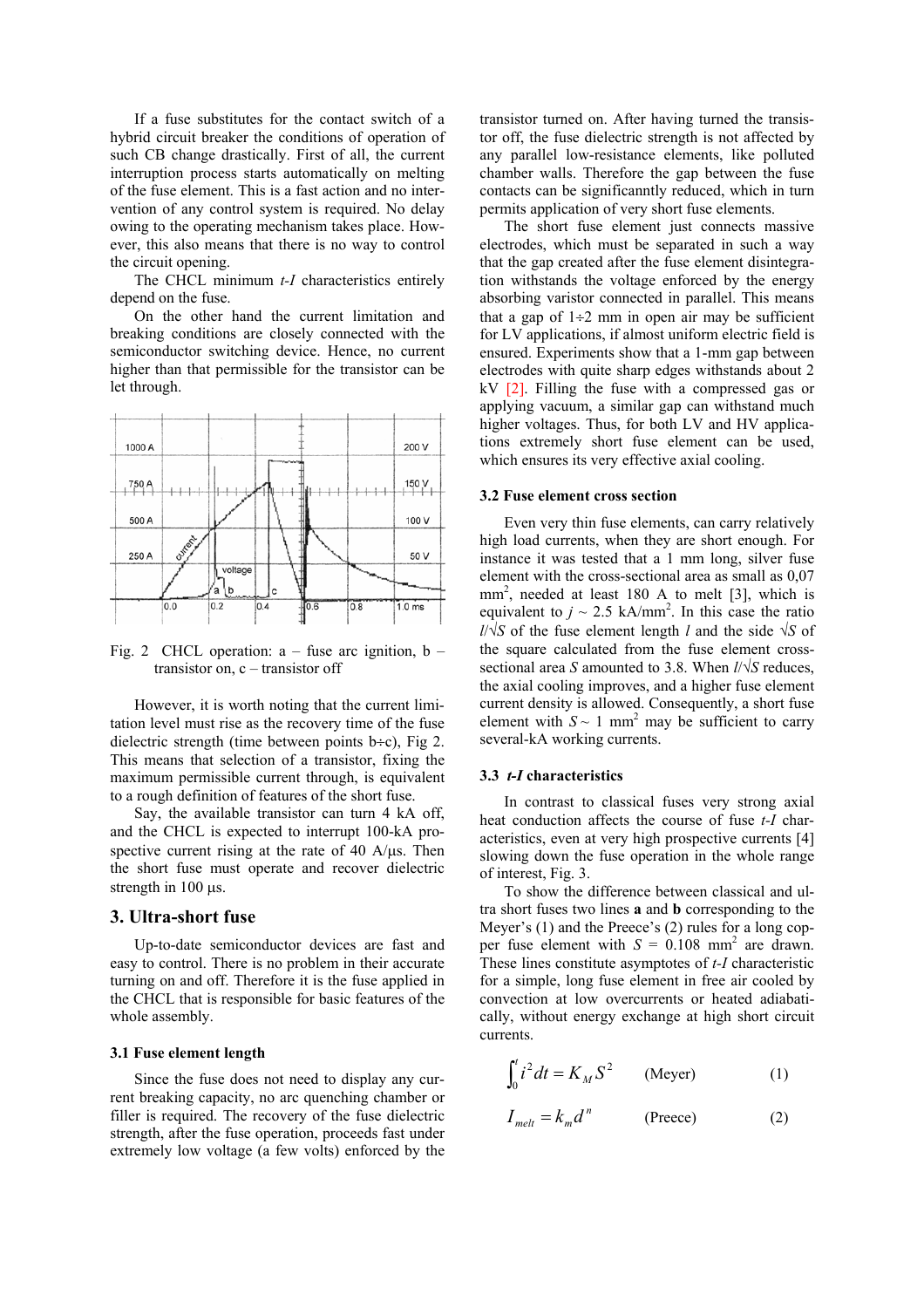



Looking at the experimental *t-I* profiles presented in Fig. 3 one can notice that all of them incline in the same manner, which means that the relationship between the temperature increase ∆ϑ and the current density *j* for various fuse element materials and cross sections only differ by a coefficient.

When cooling by heat axial conduction preveils, in quasi static conditions, the power deposited in the fuse element  $P_{el} = P_{cond}$ , which means that for constant heat sink temperature and a fuse element unit length:

$$
\frac{\rho_0 (1 + \alpha_{\rho} \Delta \mathcal{G})}{S} (jS)^2 = 2 \lambda_0 (1 + \alpha_{\lambda} \Delta \mathcal{G}) S \Delta \mathcal{G}
$$
 (3)

and consequently

$$
\Delta \theta = \frac{\rho_0 (1 + \alpha_\rho \Delta \theta)}{2\lambda_0 (1 + \alpha_\lambda \Delta \theta)} j^2
$$
 (4)

The temperature increase ∆ϑ is independent of the fuse element cross-sectional area, or its shape at a given current density.

Both the electrical and heat conductivities influence ∆ϑ in the same manner: inversly proportional. This relationship is true for quasi static conditions, i.e. for a few kA/mm<sup>2</sup>, or moderate overcurrents. At very high fault currents the effect of the axial heat conduction reduces, and that of the heat absorption by the fuse element rises pushing the *t-I* characteristic closer and closer to the Meyer's line. Neither in such a case the cross-sectional area of the fuse element affects *t*-*I* profiles for a given current density  $j^2$ .

To avoid extremely thin fuse elements for lowrated fuses, special alloys may be more practical than commonly used silver and copper.

The time needed for the fuse element decomposition is always very short, even at relatively low overcurrents. The distribution of temperature shown in Fig. 4 demonstrates that only a very short segment of the fuse element can melt and break. Next the burnback of remaining fuse element stumps, as short as  $0.5 \div 1$ -mm takes little time. Recorded times of the fuse element decomposition only acquired a few microseconds.

### **3.4 Fuse characteristics shaping**

It is worth noticing that the fuse element connection with terminals (electrodes) significantly affects the temperature distribution. The broken line visible in Fig. 4 marks the temperature of the fuse element at the points of connection. It is quite high. By selection of an adequate solder, the metallurgic effect can be achieved, facilitating the *t-I* curve shaping. The length of the connection and physical features of solder may also affect these characteristics at short circuit currents.



Fig. 4. Temperature distribution along the short fuse:  $1$  – the fuse element,  $2$  – terminal,  $3$  – solder, 2-mm horizontal division

## **3.5 Arcing voltage**

The domination of axial cooling affects the arcing voltage, which behaves similarly to that of the arc burning between plates of a chute. It is very stable and amounts to approximately 25 V for the fuse element length of 1 mm, Fig. 5. This is in agreement with the rule stating that the cooling effect proportional to the arc cross-sectional area produces a constant arcing voltage. Its value is sufficient for the enforcement of fuse-to-semiconductor device current transfer. It is worth mentioning, that much higher arc ignition voltage, Fig. 2, can facilitate fast current transfer in contrast to classical contact switches used in hybrid current limiters.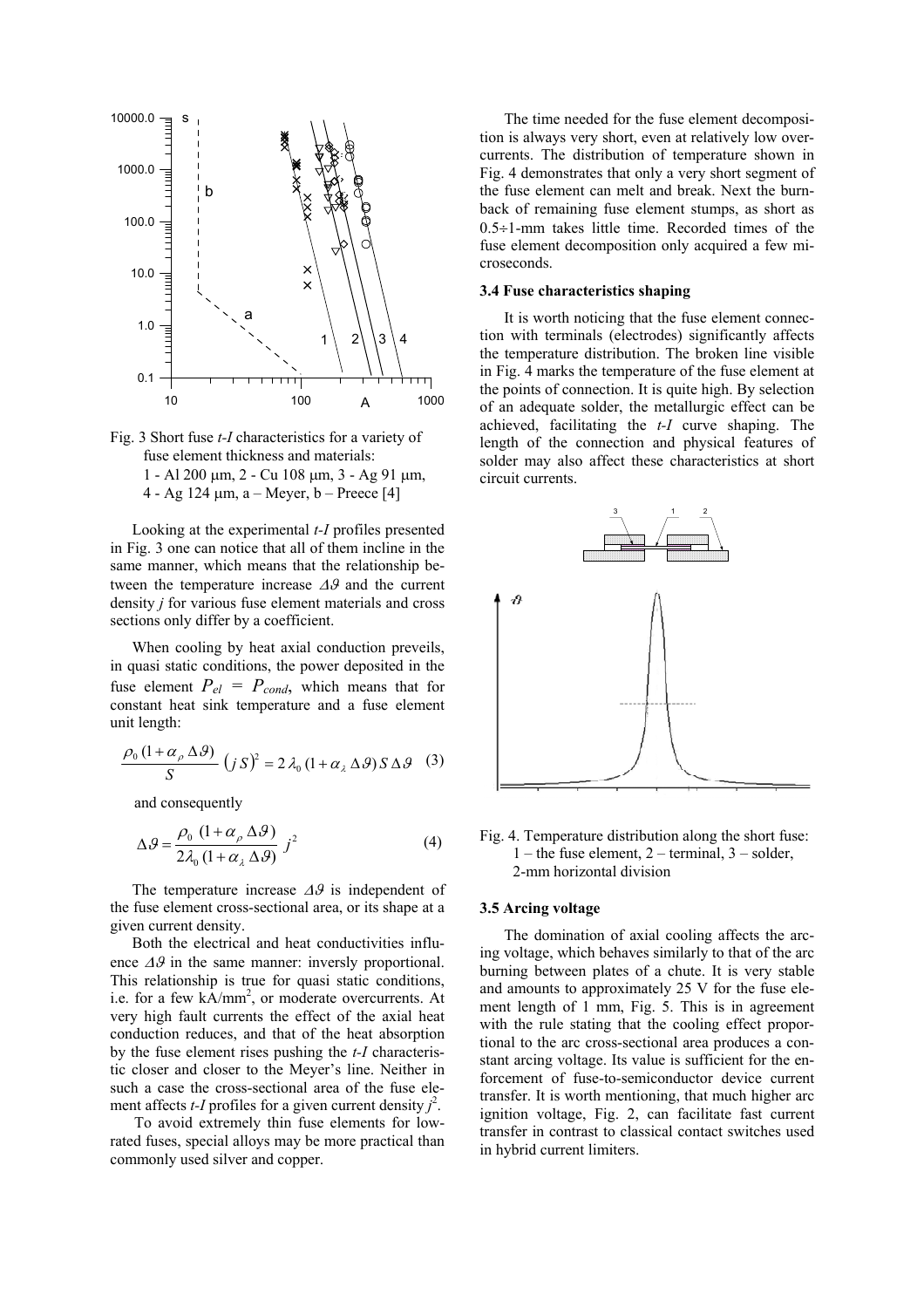As the discussed ultra short fuse is not equipped with any arc quenching means, the recovery of dielectric strength is only ensured by the recombination and diffusion. Both of them proceed quite slowly.

 Luckily, the recovery time depends on the transferred current, and not on the fault prospective current, or limited current, as the plasma remained to deionise is associated with the former. Comparing ultra short fuse and a simple contact switch, one can come to the conclusion that no essential difference in their recovery processes can be expected, as the mass of the fuse element is extremely small and in some cases may be even compared to a contact bridge. The only important feature is the presence of remnants of the fuse element, when the arcing time is too short, which may substantially reduce the voltage withstood. This means that the parallel semiconductor switch must be controlled precisely to ensure optimum conditions of current limitation.



Fig. 5 Current and arcing voltage traces of an ultra short fuse for two different prospective currents: the silver fuse element, 1 mm long with the cross-sectional area of  $0.07$  mm<sup>2</sup>

The power losses ∆*P* at working currents depend on the fuse element volume *V* for the assumed curreent density *j*.

$$
\Delta P = \rho \left( 1 + \alpha_{\rho} \Delta \mathcal{G} \right) V \cdot j^2 \tag{5}
$$

For a copper fuse element, 1 mm long, 0.5 mm in diameter, at  $j = 2.5$  kA/mm<sup>2</sup> the power losses acquire 50 W. It is not much, if one considers that such a fuse is designed for approximately 1-kA rated current.

General features of the ultra short fuse have a lot in common with the comparable ones of the contact bridge.

# **3. Design of CHCL**

Application of a very short fuse element facilitates design of a compact fuse, with external dimensions smaller than those of a semiconductor diode for comparable rated current, owing to less power losses. One can estimate, the fuse only dissipates about 10% of the diode power losses.

Hence the fuse can be made in a pill form with relatively massive contacts. It is worth mentioning that the bulk of heat generated in the fuse can be dissipated by adjacent terminals or even radiators, which help reducing contacts dimensions. Thus, the depositable fuse may be extremely small and cheap. It is demonstrated on the example in Fig. 6.



Fig. 6 Example design of an ultra-short fuse

Other parts of the CHCL are multi-use and durable. Transistors only pass the current through over, say, 100  $\mu$ s. So they do not need radiators. The control unit must only be fed during the operation. Hence, a battery will do. Example design of CHCL is shown in Fig. 7.



Fig. 7 Example design of CHCL